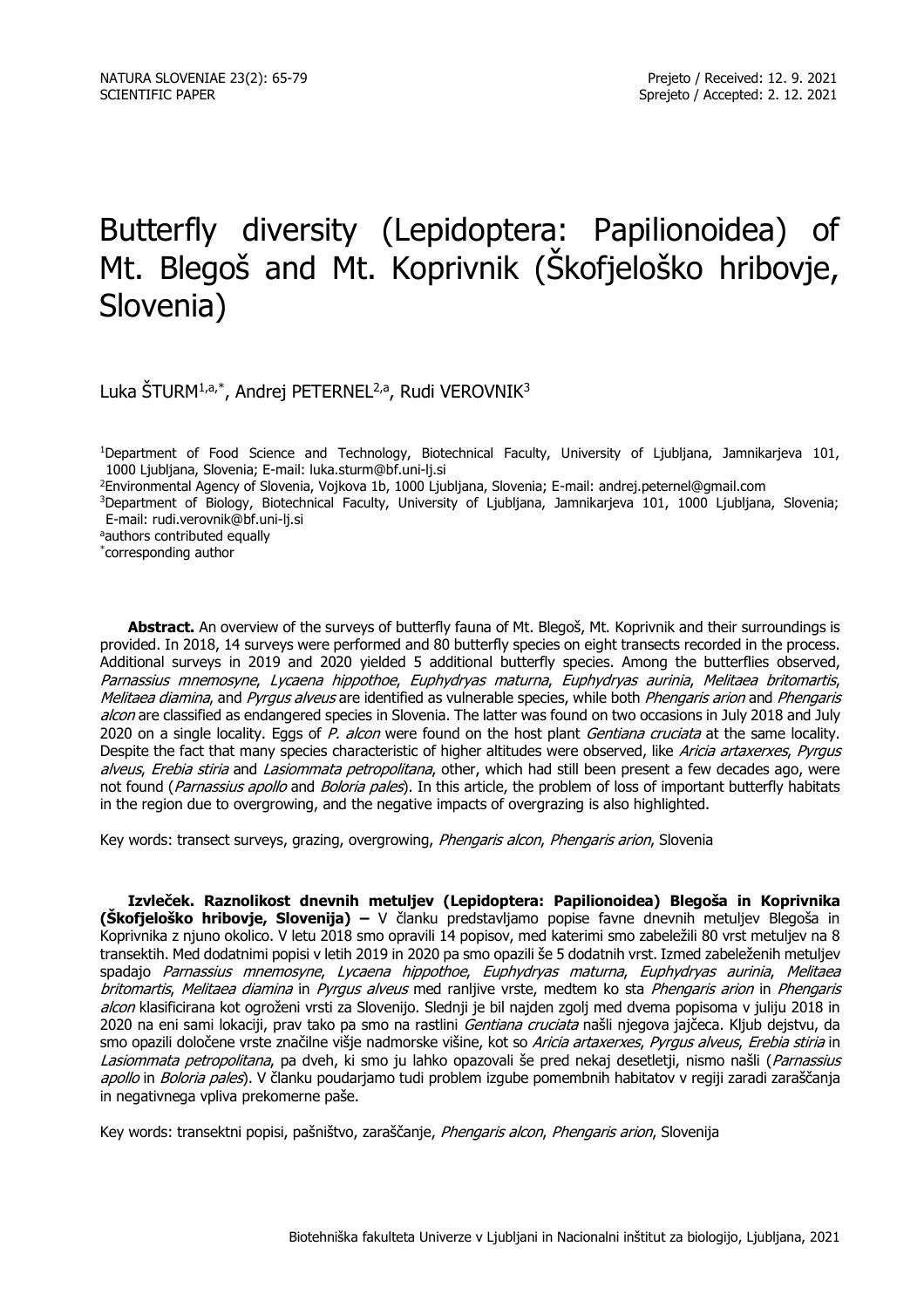## **Introduction**

Škofjeloško hribovje, a roughly 25 km long mountain chain, is one of the highest in Slovenia outside the Alps (Perko & Orožen-Adamič 2001). It is positioned in the southwestern part of the country in the Gorenjska region. Due to its location it forms a barrier between three different climates – continental to the east and south, alpine to the north and sub-Mediterranean to the southwest. Due to its specific geological structure and climate it has a very diverse morphology, with a plethora of different habitats, which is reflected in a diverse fauna and flora found in the region (Ilešič 1938, Šifrer 1974). Due to the rich diversity and unique habitats, Mt. Blegoš is also a part of the Natura 2000 network (Blegoš; SI3000260; Ur. l. RS 2004a).

The two highest points of the mountain chain are Mt. Blegoš (1,562 m) and Mt. Koprivnik  $(1,393 \text{ m})$ , which have been surveyed for butterflies since the first half of the 20<sup>th</sup> century (Carnelutti 1980, Withrington 2003). However, apart from those general overviews, with only the most interesting species mentioned, there has been no extensive account of the butterfly fauna of the two mountains published. Nevertheless, Carnelutti (1980) provides some interesting observations, which can be used for the comparison with the current situation. He mentions several subalpine or alpine species for Mt. Blegoš, specifically *Boloria pales, Parnassius* apollo (already extinct at that time), *Erebia euryale, E. medusa*, and Pieris bryoniae. The only other faunistic survey, which only partially overlaps with our studied area, was done by Verovnik (2000), however, the aforementioned highest peaks were not visited at the time.

Given the lack of systematic research, our main objective was to survey the butterfly fauna of the region and check for potential habitats and presence of the interesting species mentioned in the previous studies. We also provide an evaluation of the conservation status and threats to the butterflies in the region.

#### **Geographical characteristics of the region**

Skofjeloško hribovje is a mountainous region between the Poljanska Sora River to the south and the Selška Sora River to the north. It is a diverse mountainous landscape which merges to the west, just north of Cerkno, with Cerkljansko hribovje and its highest mountain Porezen (1,630 m), and with Mt. Lubnik (1,025 m), just above Škofja Loka, reaches its easternmost point. Mt. Blegoš and its neighbour, Mt. Koprivnik, are located north of the villages of Volaka and Gorenja Žetina, respectively, and are the highest peaks of the region (Šifrer 1974).

The two mountains are surrounded with an old Paleozoic, presumably Silurian, shale and chives, while their peaks are predominantly composed of younger dolomites and shell limestone, which lie atop the Carboniferous layers. The limestone and dolomites are especially predominant at the top of Mt. Blegoš (Ilešič 1938, Šifrer 1974, Marinček & Wraber 1980). Due to the very complex geological structure composed of mainly impermeable rocks, which represents a transition point between the Alps and the Karst, the surrounding area of Mt. Blegoš is densely intersected with smaller gorges and ravines created by strong temporary torrents (Šifrer 1974).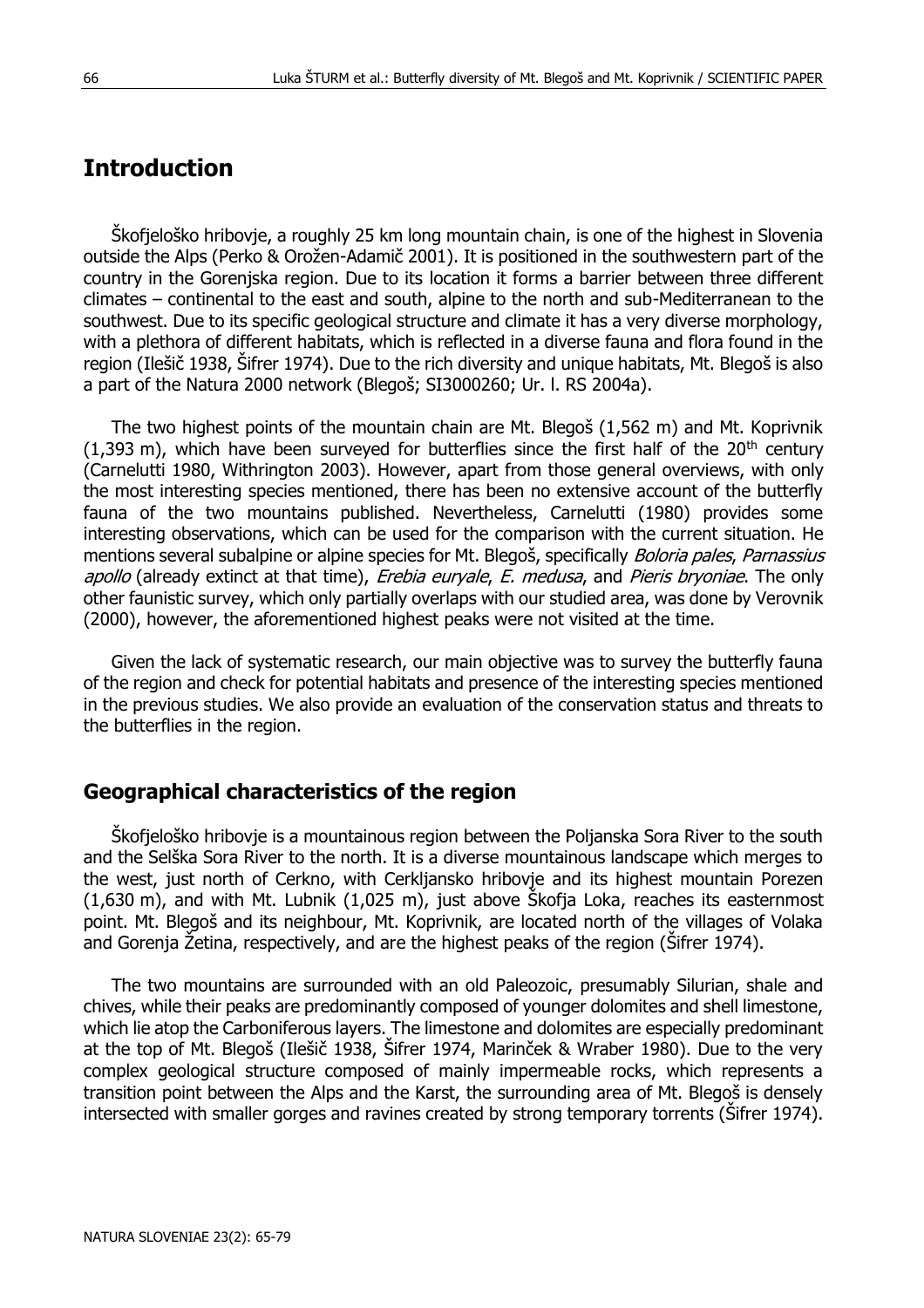Mt. Blegoš and Mt. Koprivnik have, like the major part of Škofjeloško hribovje, a typical continental climate characteristic of the Ljubljana basin, with alpine climate influences at higher altitudes, especially above 1,300 m. On warmer southern slopes, the influence of the neighbouring sub-Mediterranean climate is evident (Ilešič 1938, Marinček & Wraber 1980). The wider area of Škofjeloško hribovje has high annual rainfall of around 1,800–2,000 mm on average (Nadbath 2010, Vertačnik & Bertalanič 2017), while the highest parts of Mt. Blegoš and Mt. Koprivnik receive on average between 2,000–2,600 mm annually (Vertačnik & Bertalanič 2017). The annual mean temperatures for the highest parts of Mt. Blegoš are between  $4-6$  °C, and 6–8 °C for lower parts (including Koprivnik) while the average temperature in July is between 12–14 °C for Mt. Blegoš and 14–16 °C for Mt. Koprivnik (Marinček & Wraber 1980,

Given the amount of precipitation and specific geology, the region is characterised by lush vegetation, especially dense mixed woods, consisting predominantly of *Fagus sylvatica, Abies* alba and Picea abies. F. sylvatica is especially common on the limestone and dolomite near the top of Mt. Koprivnik and in particular Mt. Blegoš, while the surrounding area is mostly covered by mixed woods (49 %) with a predominance of conifers. Those woods have the characteristics of sub-alpine mixed forest of Luzulo-Abieti-Fagetum praealpinum or Luzulo-Fagetum montanum praealpinum, depending on the altitude. Above 1,450 m they are considered as part of Fagetum subalpinum forests (Ilešič 1938, Marinček & Weber 1980). Ash, an important larval host plant of *Euphydryas maturna*, is also found in the area, especially around »Likar's hayfield« locality.

The highest parts of Mt. Blegoš are covered with extensive grasslands and pastures, which are present also on the southern slopes. These, despite showing the characteristics of a true alpine grasslands and pastures in some places, are of anthropogenic origin, which can be seen in an advanced overgrowing of uncut and un-grazed areas, as well as in a very high upper tree line limit, which nowadays reaches up to 1,500 m. Also typical of Paleozoic shales are low woodland shrubs and vegetation, like Vaccinium myrtillus, Calluna vulgaris and different species of ferns, which are especially common in the overgrown grasslands of Mt. Koprivnik (Ilešič 1938, Marinček & Weber 1980).

One of the main agricultural activities in the region and especially Mt. Blegoš is grazing. Before 1900, it was very widespread, also extending to other parts of the mountain chain (e.g. Mt. Koprivnik). After 1900, however, with the newly formed border between Italy and Slovenia, the grazing activity started to decline (Ilešič 1938). This has been even more prominent in recent decades when there was also a shift from sheep to now predominant cattle grazing (own observations).

## **Materials and Methods**

Vertačnik & Bertalanič 2017).

#### **Description of the surveys**

Despite a few observations of butterflies around Mt. Blegoš, Mt. Koprivnik and their surroundings, no thorough research has ever been undertaken in this region. Thus, a more extensive survey was performed in order to determine the most important species and habitats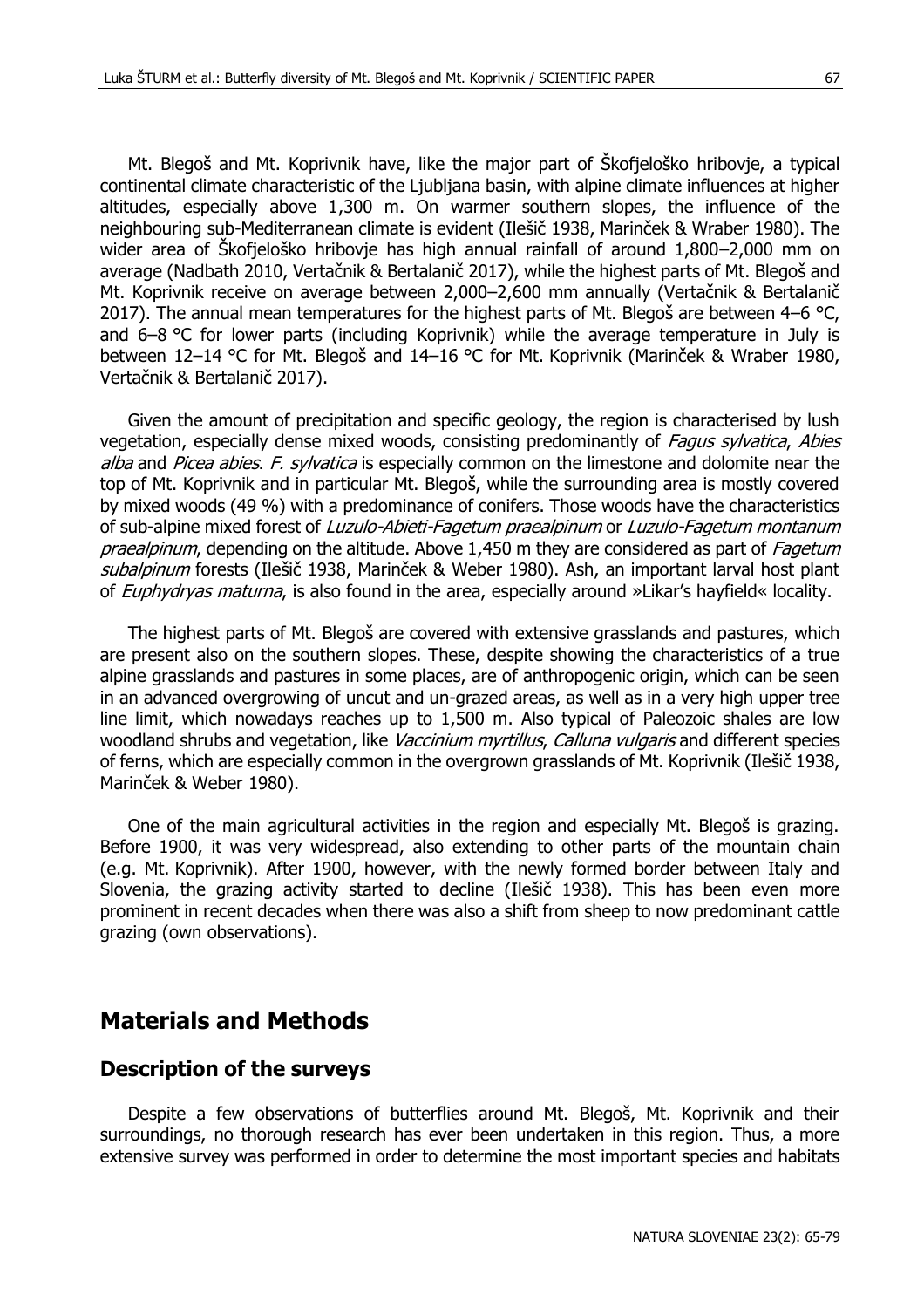from the conservation perspective. We established surveys on 8 transects/localities and, weather permitting, visited them at least once every second week from 27. 5. to 8. 9. 2018, counting the number of butterflies (species and individuals) in the process.

**Tabela 1.** Seznam transektov, ki smo jih vzorčili med študijo. Koordinate so podane v WGS 84 projekciji. V primeru širše lokacije so bili popisi opravljeni v bližini transekta, a niso bili vedno omejeni le na habitatni tip, značilen za tisti transekt. Start/End se nanašata na začetno in končno točko transekta.

| No.            | <b>Name</b><br>(ENG/SLO) | <b>Description</b> | <b>Habitat</b><br>type | <b>Start</b>  | End           | Length<br>[m] |
|----------------|--------------------------|--------------------|------------------------|---------------|---------------|---------------|
| $\mathbf{1}$   | Meadow under Mt.         | Mt. Koprivnik,     | Intensive              | X: 46.171691, | X: 46.171944, | 120 m         |
|                | Koprivnik/Travnik        | meadow 500 m S     | grassland              | Y: 14.140815; | Y: 14.142006; |               |
|                | pod Koprivnikom          | of the top         |                        | Alt.: 1112 m  | Alt.: 1116 m  |               |
| $\overline{z}$ | Potok/Potok              | Potok, meadow      | Intensive              | X: 46.180063, | X: 46.179911, | 150 m         |
|                |                          | 500 m SE of the    | grassland              | Y: 14.110464; | Y: 14.109219; |               |
|                |                          | village entre      |                        | Alt.: 970 m   | Alt.: 921 m   |               |
| 3              | Mt. Koprivnik/           | Mt. Koprivnik,     | Extensive              | X: 46.174310, | X: 46.175569, | 300 m         |
|                | Koprivnik                | meadow 200 m SE    | grassland              | Y: 14.143750; | Y: 14.141969; |               |
|                |                          | of the top         |                        | Alt.: 1268 m  | Alt.: 1368 m  |               |
| $\overline{4}$ | Likar's hayfield/        | Mt. Blegoš,        | Extensive              | X: 46.146215, | X: 46.148255, | 300 m         |
|                | Likarjeva senožet        | 1900 m S of the    | grassland              | Y: 14.119547; | Y: 14.118667; |               |
|                |                          | top                |                        | Alt.: 1051 m  | Alt.: 1137 m  |               |
| -5             | Forest clearing/         | Mt. Blegoš, 650 m  | Forest                 | X: 46.159735, | X: 46.161318, | 170 m         |
|                | Gozdna poseka            | SE of the top      | clearing               | Y: 14.118791; | Y: 14.118619; |               |
|                |                          |                    |                        | Alt.: 1333 m  | Alt.: 1376 m  |               |
| 6              | Forest by the            | Mt. Blegoš, 850 m  | Forest                 | X: 46.156421, | X: 46.154801, | 570 m         |
|                | macadam/                 | S of the top       | clearing               | Y: 14.113011; | Y: 14.107443; |               |
|                | Gozd ob kolovozu         |                    |                        | Alt.: 1296 m  | Alt.: 1229 m  |               |
| $\overline{7}$ | Mt. Blegoš:              | Mt. Blegoš, 300 m  | Pasture                | X: 46.161210, | X: 46.162834, | 270 m         |
|                | meadow under the         | S of the top       | meadow                 | Y: 14.112718; | Y: 14.110422; |               |
|                | hilltop/Blegoš:          |                    |                        | Alt.: 1473 m  | Alt.: 1441 m  |               |
|                | travnik pod vrhom        |                    |                        |               |               |               |
| 8              | Mt. Blegoš:              | Mt. Blegoš, 150 m  | Pasture                | X: 46.163187, | X: 46.163685, | 330 m         |
|                | hilltop/Blegoš: vrh      | S of the top       | meadow                 | Y: 14.112729; | Y: 14.115937; |               |
|                |                          |                    |                        | Alt.: 1509 m  | Alt.: 1498 m  |               |

The transect surveys were performed according to the Pollard walk method (Pollard 1977). In total, 14 surveys were conducted on all transects on the given dates: 27.5., 3.6., 10.6., 17.6., 26.6., 1.7., 7.7., 22.7., 30.7., 4.8., 13.8., 19.8., 28.8. and 8.9., all in 2018. The only exception is the transect No.  $2 -$  Potok, where only 13 surveys were performed  $-$  the survey wasn't performed on 22.7.2018 due to bad weather conditions. After extensive surveys in 2018, additional visits were made on some of the localities near the transects in 2019 and 2020, to check for additional expected species. In 2019, one additional survey was performed on localities near transects Nos. 1, 3, 6 (all on 2.6.) and 4 (14.7.), while in 2020, one additional survey was performed on localities near transects Nos. 1, 2, 6 (all 13.4.) and 8 (20.7.), two additional surveys on localities near transects No. 5 and 7 (4.7. and 20.7.), and three additional surveys on locality near transect No. 4 (11.4., 4.7. and 20.7.). Unlike in 2018, the Pollard walks were not carried out in 2019 and 2020. During this research, no major floristic surveys were performed and only certain larval host plants are pointed out in this article.

**Table 1.** The list of transects surveyed during the study. Coordinates are given in a WGS 84 projection. In the case of a broader locality, the observations were made near the transect location, but are sometimes not restricted to the indicated habitat type of the transect. Start/End refer to start and end points of each transect.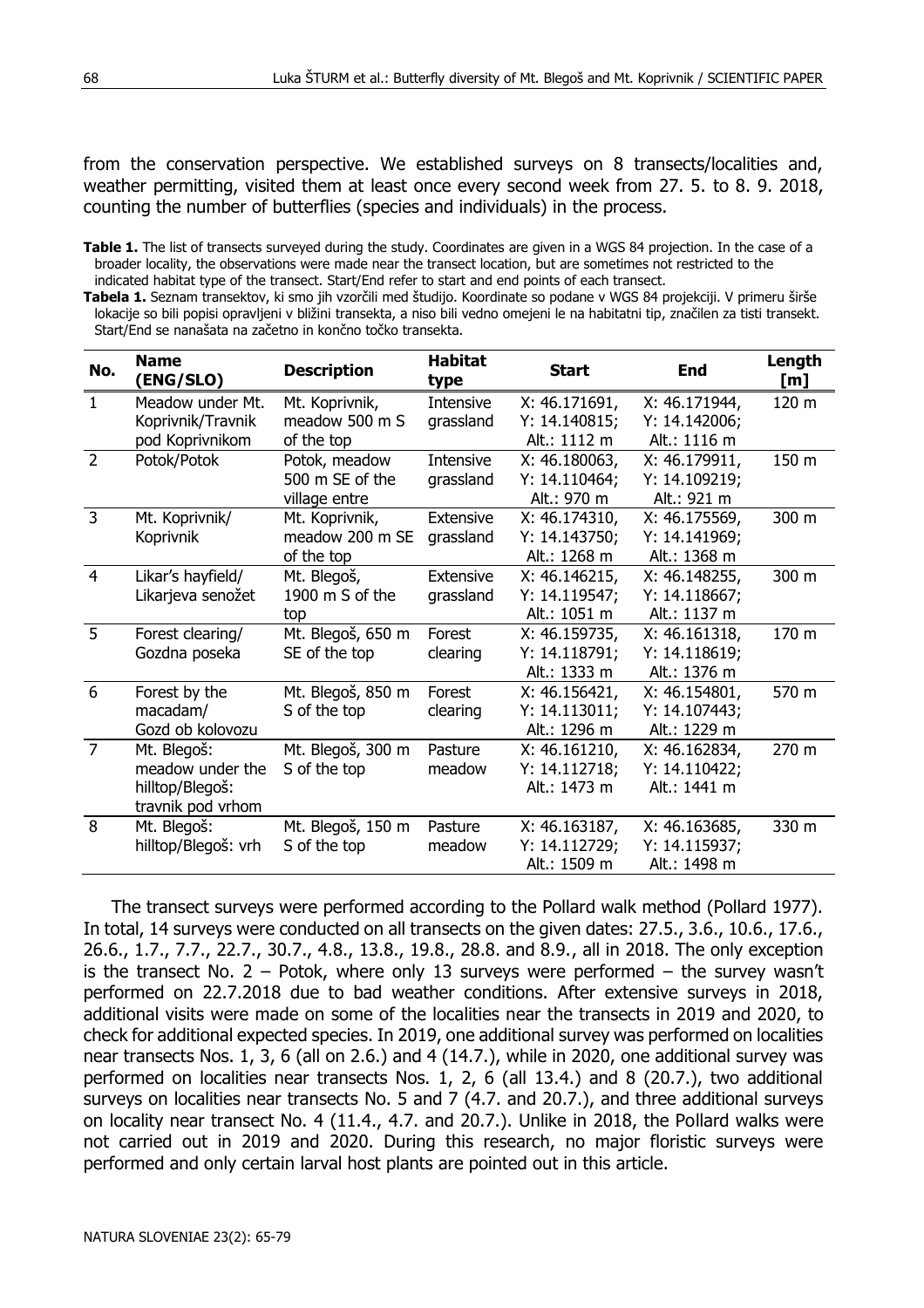The selected transects included four main different habitat types (pastures, intensive grasslands, extensive grasslands and forest clearings) at different altitudes, in order to cover as many different ecotypes as possible. Two transects/localities were selected for each habitat type. The individual butterflies were caught (if necessary) with a butterfly net and determined using Tolman & Lewington's (2008) butterfly guide.

#### **Data analysis**

We calculated a population density of each species for each transect separately. The population density of species is expressed as number of individuals per survey per 100 m of transect, and was adapted from Čelik & Verovnik (2020) with slight alterations:

Population density of species = 
$$
(X * 100 \, \text{m})/(Y * Z)
$$
 (1)

Where X is the sum of all imagines of species observed in 2018 on a transects during all surveys, Y is the number of surveys performed on a transect (13 for locality »Potok«, and 14 for all other localities) and Z is the length of the transect in metres.



**Figure 1.** Position of transects for butterfly surveys on Mt. Blegoš and Mt. Koprivnik in Škofjeloško hribovje. **Slika 1.** Mesta transektov za popise dnevnih metuljev na območju Blegoša in Koprivnika v Škofjeloškem hribovju.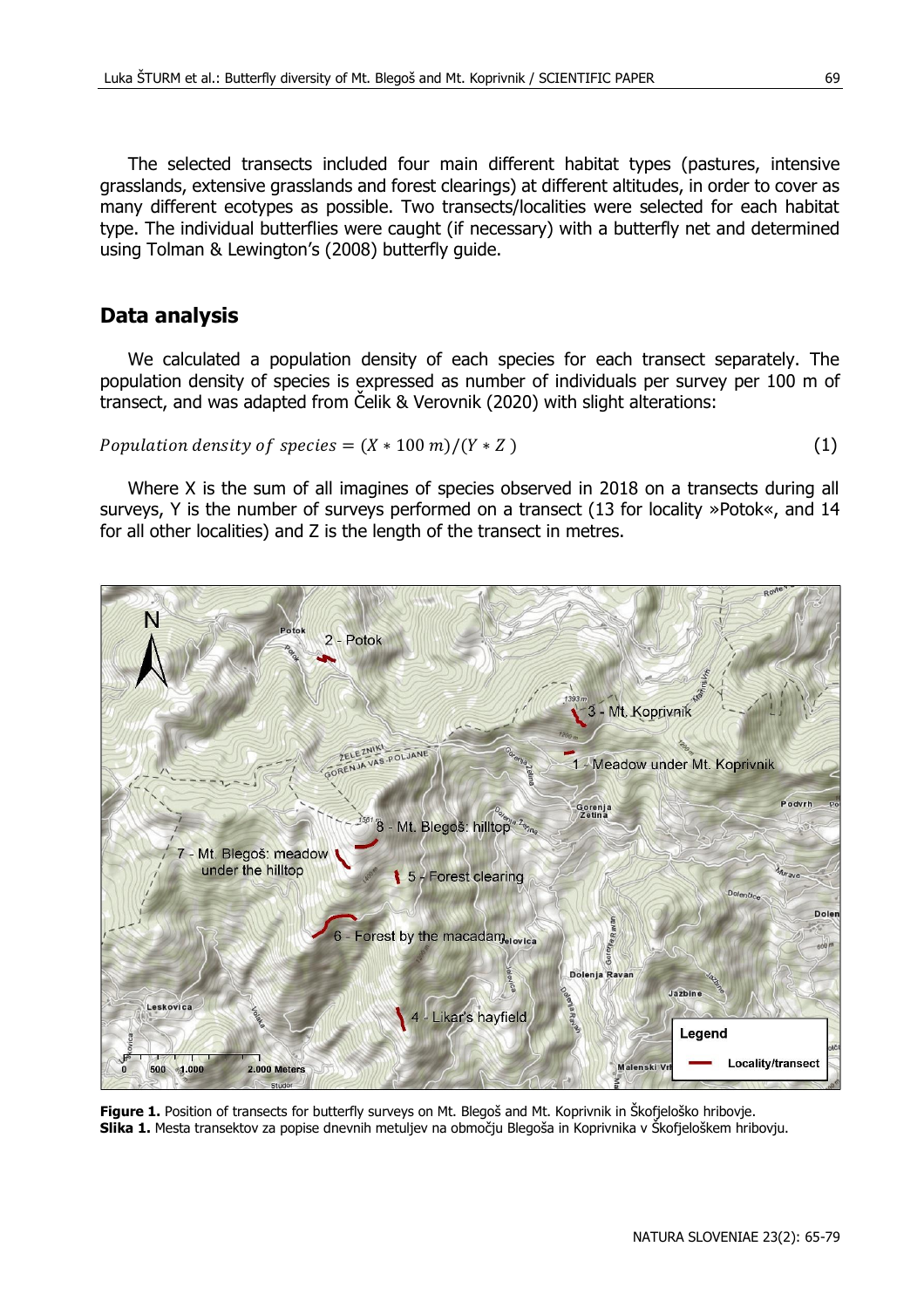

**Figure 2.** Habitats of selected transects/localities on Mt. Blegoš, Mt. Koprivnik and their vicinity: A) Potok; B) Meadow under Mt. Koprivnik; C) Mt. Koprivnik; D) Mt. Blegoš: meadow under the hilltop; E) Mt. Blegoš: hilltop; F) Likar's hayfield; G) Forest clearing; H) Forest by the macadam (main part); I) Forest by the macadam (the part with rocky cliffs).

**Slika 2.** Življenjski prostori izbranih transektov/lokacij na Blegošu, Koprivniku in njuni okolici: A) Potok; B) Travnik pod Koprivnikom; C) Likarjeva senožet; D) Blegoš: travnik pod vrhom; E) Blegoš: vrh; F) Likarjeva senožet; G) Gozdna poseka; H) Gozd ob kolovozu (glavni del); I) Gozd ob kolovozu (del s skalnimi stenami).

## **Results**

Altogether, 80 species and 5,012 specimens were observed between 27.5. and 8.9.2018. Among these, 1,050 specimens and 52 species were observed on pastures, 890 specimens and 53 species in intensive grasslands, 763 specimens and 53 species inside forest clearings, and 2,309 specimens and 65 species in extensive grasslands. The complete butterfly survey of Mt. Blegoš, Mt. Koprivnik and their surroundings, which also included additional location-specific surveys in 2019 and 2020, yielded altogether 85 species (Tab. 2). Of these, 9 species are listed as vulnerable, while two are considered endangered in either Slovenia or Europe (Tab. 2). Most of those species were found on more than one occasion and in more than one locality.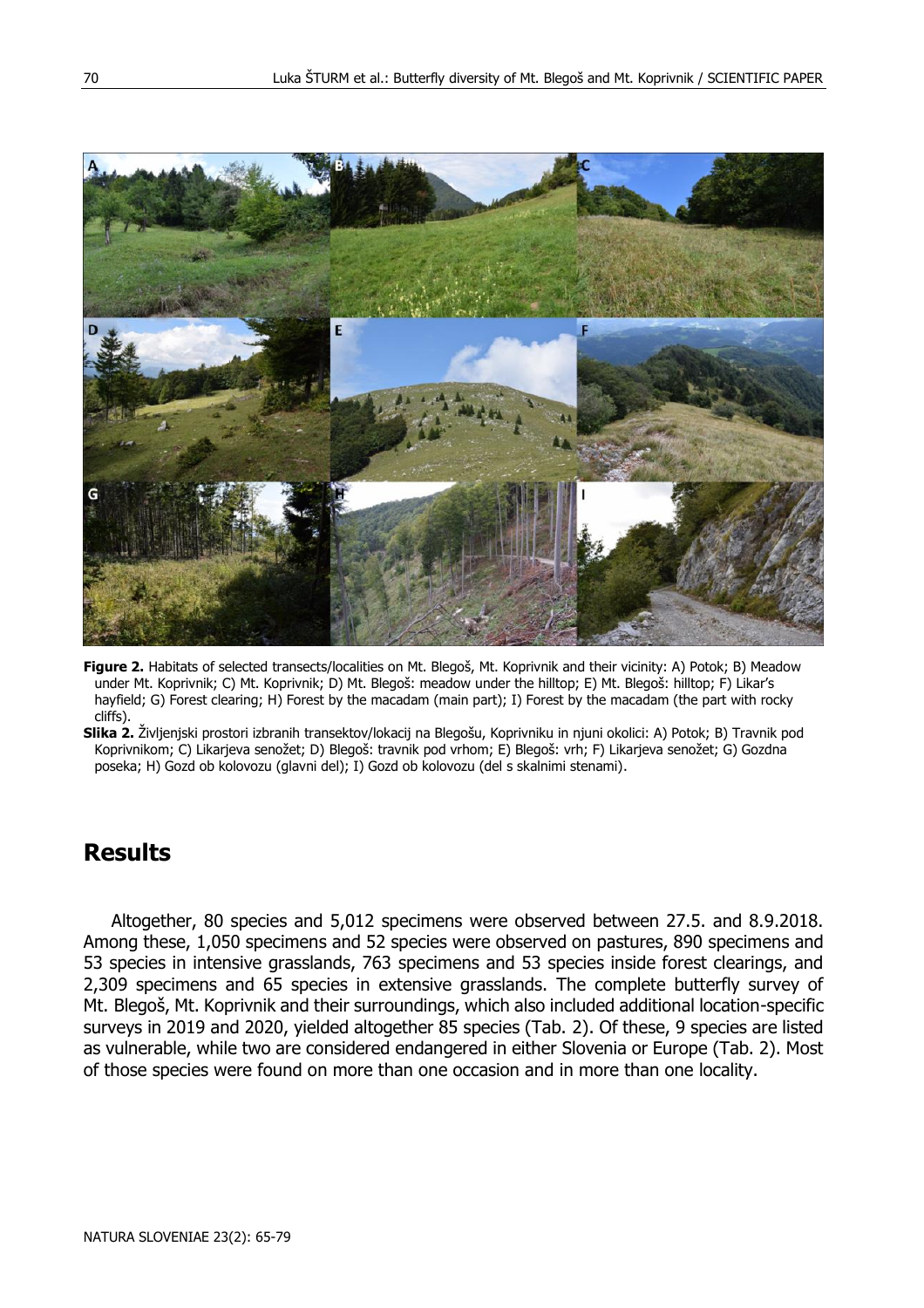Table 2. Population densities of individual species per survey per 100 m of transect/locality in 2018, with the addition of species observed only in 2019 or 2020. Nomenclature follows Verovnik (2019). X – Species found only in the vicinity of the transect; Y – Species observed only in 2019 and/or in 2020, but not in 2018.

**Tabela 2.** Populacijska gostota posamezne vrste na vzorčenje na 100 m transekta v 2018, z dodatkom vrst, ki so bile najdene samo v letu 2019 ali 2020. Poimenovanje je povzeto po Verovnik (2019). X – Vrsta najdena samo v okolici transekta; Y – Vrsta opažena samo v letu 2019 in/ali 2020, ne pa tudi v letu 2018.

| <b>Family</b> | Species\ Locality          | 1    | $\overline{\mathbf{2}}$ | 3    | 4    | 5                       | 6    | 7                       | 8    |
|---------------|----------------------------|------|-------------------------|------|------|-------------------------|------|-------------------------|------|
| Papilionidae  | Papilio machaon            | Υ    |                         | 0.05 | 0.17 |                         | X    | $\overline{\mathsf{x}}$ | 0.02 |
|               | Iphiclides podalirius      |      |                         |      | Y    |                         |      |                         |      |
|               | Parnassius mnemosyne       | 0.06 | 0.05                    | 1.17 | 0.02 | 2.52                    | 0.04 | 0.66                    | 0.17 |
| Pieridae      | Aporia crataegi            |      | 0.05                    |      |      |                         |      |                         |      |
|               | Pieris brassicae           | 0.06 | 0.05                    | 0.24 | 0.10 | 0.21                    | 0.31 | 0.13                    | 0.09 |
|               | Pieris rapae               | 0.12 | 0.10                    | 0.07 | 0.12 | 0.08                    | 0.29 | 0.16                    | 0.09 |
|               | Pieris bryoniae            |      |                         |      |      |                         | 0.01 | 0.03                    |      |
|               | Pieris napi                | 0.24 | 0.72                    | 0.83 | 0.55 | 0.88                    | 0.65 | 0.21                    | 0.06 |
|               | Anthocharis cardamines     | X    |                         | Χ    |      | 0.08                    | 0.09 | 0.03                    |      |
|               | Colias alfacariensis/hyale |      |                         | 0.02 | X    |                         |      |                         | 0.02 |
|               | Colias crocea              | 0.71 | 0.05                    | 0.05 | 0.24 | 0.08                    | 0.09 | 0.42                    | 0.39 |
|               | Gonepteryx rhamni          |      | 0.10                    | 0.02 | 0.02 | 0.17                    | 0.30 | 0.08                    |      |
|               | Leptidea sinapis/juvernica | 1.49 | 0.41                    | 1.07 | 0.10 | 0.04                    | 0.09 | 0.05                    |      |
| Lycaenidae    | Satyrium ilicis            |      |                         |      | 0.02 |                         |      |                         |      |
|               | Satyrium spini             |      |                         |      | 1.71 |                         | 0.25 |                         |      |
|               | Callophrys rubi            |      |                         |      | 0.02 |                         | Υ    | 0.03                    |      |
|               | Lycaena phlaeas            | Υ    |                         |      |      | 0.04                    |      |                         |      |
|               | Lycaena virgaureae         |      | 0.10                    | 0.07 | 0.05 | 0.04                    |      |                         |      |
|               | Lycaena tityrus            | 0.48 | 0.21                    | 0.12 | 0.02 |                         |      | 0.08                    | 0.02 |
|               | Lycaena alciphron          | 0.36 | 0.21                    | 0.07 |      |                         |      |                         |      |
|               | Lycaena hippothoe          | 2.74 | 0.10                    | 0.26 | 0.02 |                         |      | 0.40                    | 0.09 |
|               | Celastrina argiolus        |      |                         | 0.02 |      | Χ                       | 0.03 | 0.03                    |      |
|               | Cupido minimus             | 0.42 | 0.10                    | 0.21 | 0.55 | 0.08                    | 0.01 | 0.53                    | 0.37 |
|               | Phengaris alcon            |      |                         |      |      |                         |      | 0.08                    |      |
|               | Phengaris arion            |      |                         |      | 0.02 |                         | 0.03 | 0.03                    |      |
|               | Plebejus argus             | 0.18 |                         | 0.07 | 0.07 |                         |      | 0.16                    |      |
|               | Aricia agestis             | 0.95 |                         | 0.43 | 0.02 | Χ                       |      | 0.08                    | 0.13 |
|               | Aricia artaxerxes          | X    |                         | 0.12 | Y    |                         |      | 0.03                    | 0.06 |
|               | Cyaniris semiargus         | 0.48 | 0.72                    | 0.38 | 0.02 | 0.04                    | 0.03 | 0.66                    | 0.89 |
|               | Lysandra bellargus         | 0.30 |                         | 0.05 | 0.05 |                         |      | 0.05                    | 0.02 |
|               | Lysandra coridon           | 0.06 | 1.85                    | 0.14 | 1.43 | 0.21                    | 0.03 | 1.90                    | 0.19 |
|               | Polyommatus dorylas        | 0.48 |                         |      | 0.02 |                         |      | 0.34                    | 0.15 |
|               | Polyommatus icarus         | 0.83 | 0.21                    | 0.07 | 0.12 | 0.04                    |      | 1.30                    | 0.19 |
| Riodinidae    | Hamearis lucina            |      | 0.21                    | 0.10 | 0.05 |                         | 0.01 | 0.03                    | 0.06 |
| Nymphalidae   | Apatura iris               |      |                         |      |      | $\overline{\mathsf{x}}$ |      |                         |      |
|               | Limenitis populi           |      |                         |      |      | Χ                       |      |                         |      |
|               | Limenitis reducta          |      |                         |      |      |                         | 0.03 |                         |      |
|               | Issoria lathonia           |      |                         | 0.07 | Χ    | 0.17                    | Χ    | Χ                       | 0.02 |
|               | Argynnis paphia            |      | 0.36                    | 0.14 | 0.14 | 0.97                    | 0.25 | Χ                       | 0.02 |
|               | Speyeria aglaja            | 0.18 | 0.31                    | 0.43 | 0.02 | 0.13                    |      | 0.21                    | 0.09 |
|               | Fabriciana adippe          |      |                         | 0.05 | Y    | 0.08                    | 0.03 |                         |      |
|               | Brenthis daphne            |      | 0.05                    | 0.12 | 0.05 | 0.13                    | 0.01 |                         |      |
|               | Boloria euphrosyne         | Υ    | 0.05                    | 0.45 | 0.52 | 1.34                    | 0.39 | 0.08                    | х    |
|               | Boloria dia                | 3.33 | 0.15                    | 0.07 | Χ    | 0.17                    |      |                         |      |
|               | Aglais io                  | 0.12 | 0.10                    | 0.14 | 0.07 | 3.15                    | 0.05 | X                       | 0.02 |
|               | Aglais urticae             | X    | 0.10                    | 0.07 | 0.14 | 0.08                    | 0.10 | 0.21                    | 0.63 |
|               | Polygonia c-album          |      | 0.10                    |      |      | х                       | 0.01 | 0.03                    |      |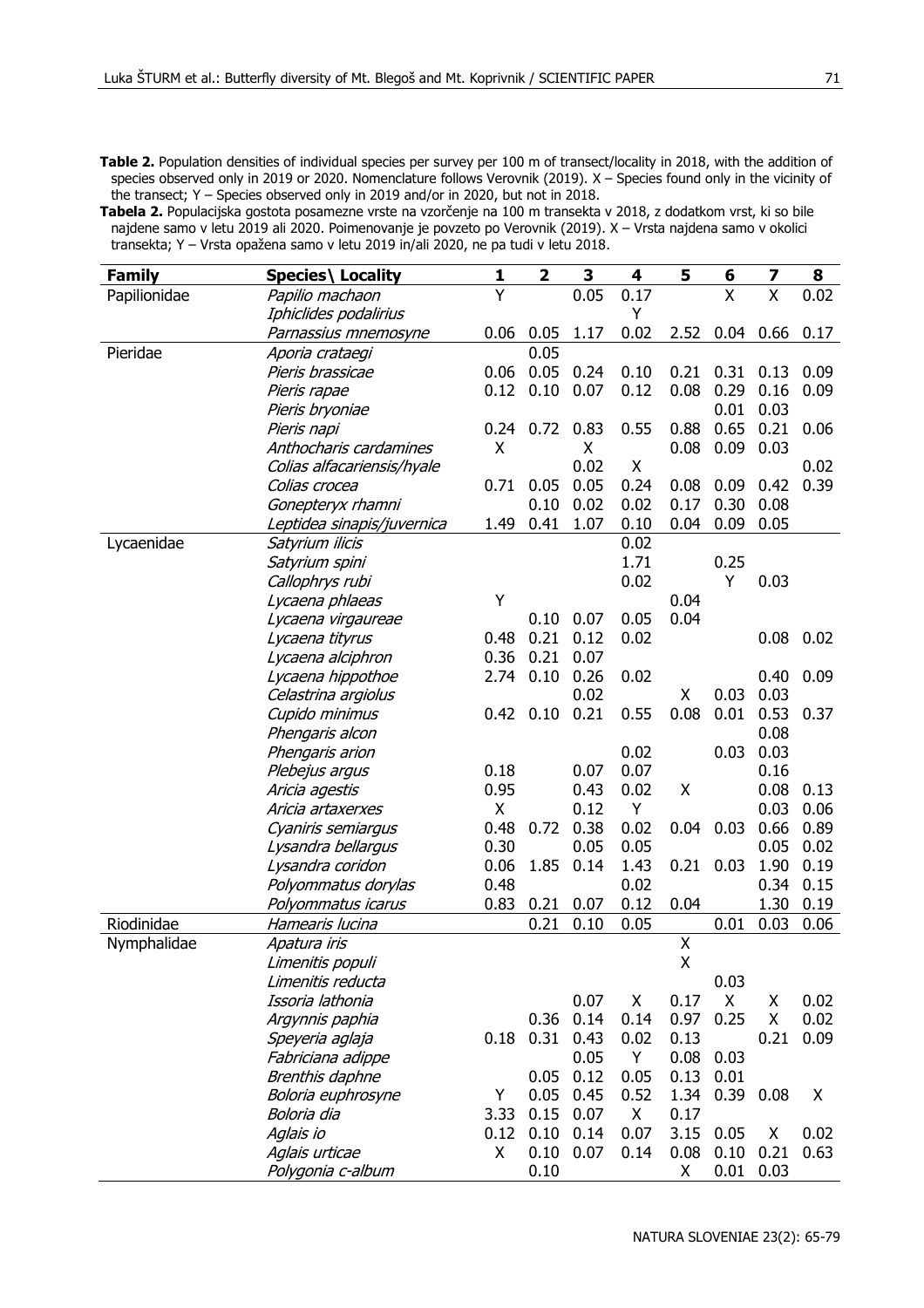| <b>Family</b>            | Species\ Locality        | 1    | 2                       | 3    | 4     | 5    | 6           | 7                | 8    |
|--------------------------|--------------------------|------|-------------------------|------|-------|------|-------------|------------------|------|
|                          | Nymphalis polychloros    |      | $\overline{\mathsf{x}}$ |      |       |      | 0.01        |                  |      |
|                          | Nymphalis antiopa        |      | Y                       |      |       |      |             |                  |      |
|                          | Vanessa atalanta         | X    | 0.15                    | 0.02 | 0.05  | 0.21 | 0.08        | Х                | 0.02 |
|                          | Vanessa cardui           | 0.12 |                         | 0.07 | 0.26  |      | $0.04$ 0.05 | 0.13             | 0.04 |
|                          | Melitaea cinxia          | 0.54 | 0.05                    | 0.05 |       |      |             | 0.03             |      |
|                          | Melitaea phoebe          |      | 0.05                    | 0.14 | 0.05  |      |             | 0.03             |      |
|                          | Melitaea diamina         |      | 0.10                    | 0.36 |       |      |             |                  |      |
|                          | Melitaea britomartis     |      |                         |      | Υ     |      |             |                  |      |
|                          | Melitaea didyma          | 1.55 | X                       | 0.02 | 0.05  |      | 0.01        |                  |      |
|                          | Melitaea athalia         | 2.32 | 1.64                    | 1.81 | 0.14  | 0.13 | X           | 0.03             |      |
|                          | Euphydryas maturna       |      |                         | 0.07 | 0.07  |      |             |                  |      |
|                          | Euphydryas aurinia       |      |                         | 0.02 | 0.36  | 0.29 |             |                  |      |
|                          | Melanargia galathea      | 0.48 | 3.44                    | 4.45 | 6.90  | X    |             | $0.19$ 0.05 0.04 |      |
|                          | Hipparchia fagi          |      |                         |      | X.    |      |             |                  |      |
|                          | Minois dryas             |      |                         |      | 0.07  |      |             |                  |      |
|                          | Brintesia circe          | 0.06 | X                       | 0.05 | 0.21  | 0.04 | 0.01        |                  | 0.02 |
|                          | Erebia ligea             |      | 0.15                    | 0.50 | 0.05  | 0.08 | 0.05        |                  |      |
|                          | Erebia aethiops          |      | 0.10                    |      | 1.07  | X    | 0.23        |                  | Y    |
|                          | Erebia medusa            | 0.42 | 1.38                    | 1.64 | 1.55  | X    | 0.13        | 0.37             | 0.41 |
|                          | Erebia stiria            |      |                         |      |       |      | 0.43        |                  |      |
|                          | Erebia euryale           |      |                         |      |       | Y    |             |                  | Y    |
|                          | Maniola jurtina          | 1.96 | 3.64                    | 0.52 | 0.24  | 0.13 | 0.06        | 0.05             | 0.02 |
|                          | Coenonympha pamphilus    | 4.46 | 0.10                    | 0.31 | 0.12  | 0.04 |             | 1.14             | 0.15 |
|                          | Coenonympha arcania      | 0.06 | 2.41                    | 2.19 | 11.67 | 0.04 | 0.33        | 0.05             | 0.02 |
|                          | Pararge aegeria          |      |                         |      |       | X    | Y           |                  |      |
|                          | Lasiommata megera        |      |                         |      | 0.14  |      | 0.01        |                  |      |
|                          | Lasiommata maera         |      | 0.10                    | 0.33 | 0.43  | 0.04 | 0.64        | $0.08$ 0.04      |      |
|                          | Lasiommata petropolitana |      |                         |      |       |      | Y           |                  |      |
|                          | Lopinga achine           |      | 0.15                    |      | 0.02  |      | 0.03        |                  |      |
| Hesperiidae              | Pyrgus malvae            | 0.18 | 0.15                    | 0.17 | 0.10  | Y    |             | 0.21             | 0.02 |
|                          | Pyrgus alveus            |      |                         |      |       | 0.04 |             | 0.03             | 0.02 |
|                          | Erynnis tages            | 0.12 | 0.05                    | 0.07 | 0.02  | 0.08 | 0.03        | 0.71             | 0.11 |
|                          | Carterocephalus palaemon |      | 0.21                    | 0.36 |       |      |             |                  |      |
|                          | Heteropterus morpheus    |      |                         |      | X     |      |             |                  |      |
|                          | Thymelicus lineola       | 0.60 |                         | 0.02 |       |      |             | 0.03             |      |
|                          | Thymelicus sylvestris    | X    | 0.31                    | 0.33 | Υ     | 0.08 |             |                  |      |
|                          | Hesperia comma           | 0.60 | 0.62                    | 0.14 | 0.14  | 0.46 | 0.01        | 8.28             | 2.12 |
|                          | Ochlodes sylvanus        | Χ    | 1.08                    | 3.00 | 0.93  | 0.13 | 0.41        | 0.16             |      |
| <b>Number of species</b> | 85                       | 43   | 49                      | 57   | 63    | 49   | 48          | 50               | 39   |

It is worth noting that the detailed data on exact dates of finding the species and their abundances were not included, due to the sheer amount of obtained information (eight tables were merged in one), but are available on request from the authors of the paper.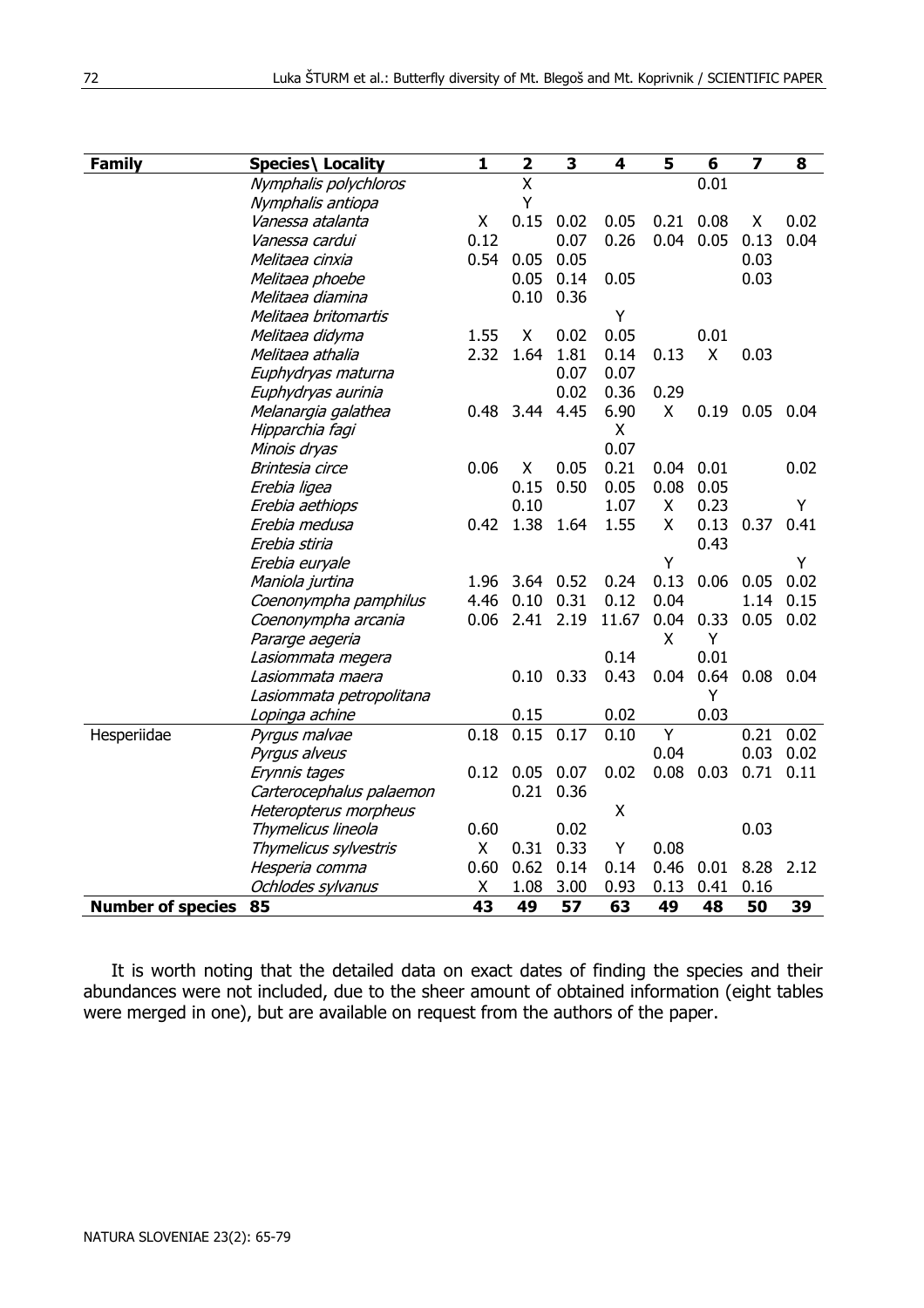- **Table 3.** Conservation status of butterfly species observed on Mt. Blegoš, Mt. Koprivnik and their surroundings in Slovenian and in European context. The European conservation status of butterfly species is based on van Swaay et al. (2010), while the Slovenian conservation status is based on rules on the classification of endangered plant and animal species in the Red List (Ur. l. RS 2002). LC – least concern species, NT – near threatened species, VU – vulnerable species, EN – endangered species.
- **Tabela 3.** Varstveni status ogroženih vrst metuljev, najdenih na Blegošu, Koprivniku in v njuni okolici v Sloveniji in Evropi. Status ogroženosti v Evropi bazira na van Swaay et al. (2010), medtem ko varstveni status v Sloveniji bazira na pravilniku o uvrstitvi ogroženih rastlinskih in živalskih vrst v rdeči seznam (Ur. l. RS 2002). LC – vrsta zunaj nevarnosti, NT – vrsta blizu ogroženosti, VU – ranljiva vrsta, EN – prizadeta vrsta.

| Family       | <b>Species</b>       | Conservation<br>status in<br><b>Slovenia</b> | <b>Conservation</b><br>status in<br><b>Europe</b> | <b>Inclusion into the</b><br>Decree on<br>protected wild<br>animal species<br>(UR. I. RS 2004b) |
|--------------|----------------------|----------------------------------------------|---------------------------------------------------|-------------------------------------------------------------------------------------------------|
| Papilionidae | Parnassius mnemosyne | VU                                           | NΤ                                                | Appendices 1, 2                                                                                 |
| Lycaenidae   | Lycaena alciphron    | VU                                           | LC                                                | Not included                                                                                    |
|              | Lycaena hippothoe    | VU                                           | LC                                                | Not included                                                                                    |
|              | Phengaris alcon      | ΕN                                           | LC                                                | Appendices 1, 2                                                                                 |
|              | Phengaris arion      | VU                                           | EN                                                | Appendices 1, 2                                                                                 |
| Nymphalidae  | Melitaea diamina     | VU                                           | LC                                                | Not included                                                                                    |
|              | Melitaea britomartis | VU                                           | NΤ                                                | Not included                                                                                    |
|              | Euphydryas maturna   | VU                                           | VU                                                | Appendices 1, 2                                                                                 |
|              | Euphydryas aurinia   | VU                                           | LC                                                | Appendices 1, 2                                                                                 |
|              | Lopinga achine       | LC                                           | VU                                                | Appendices 1, 2                                                                                 |
| Hesperiidae  | Pyraus alveus        | VU                                           | LC                                                | Not included                                                                                    |

**Table 4.** Comparison of all eight transects and the number of butterflies/species found during 2018 surveys. **Tabela 4.** Primerjava vseh osmih transektov in števila metuljev/vrst, popisanih v letu 2018.

|                                             |                     | No. species on | No. species on | <b>Transect</b> |
|---------------------------------------------|---------------------|----------------|----------------|-----------------|
| Transect/locality (No.)                     | <b>Habitat type</b> | wider locality | transect       | length [m]      |
| 1 - Meadow under Mt. Koprivnik              | intensive grassland | 40             | 34             | 120             |
| 2 - Potok                                   | intensive grassland | 48             | 45             | 150             |
| 3 - Mt. Koprivnik                           | extensive grassland | 57             | 56             | 300             |
| 4 - Likar's hayfield                        | extensive grassland | 58             | 53             | 300             |
| 5 - Forest clearing                         | forest clearing     | 47             | 38             | 170             |
| 6 - Forest by the macadam                   | forest clearing     | 45             | 42             | 570             |
| 7 - Mt. Blegoš: meadow<br>under the hilltop | pasture             | 50             | 45             | 270             |
| 8 - Mt. Blegoš: hilltop                     | pasture             | 37             | 36             | 330             |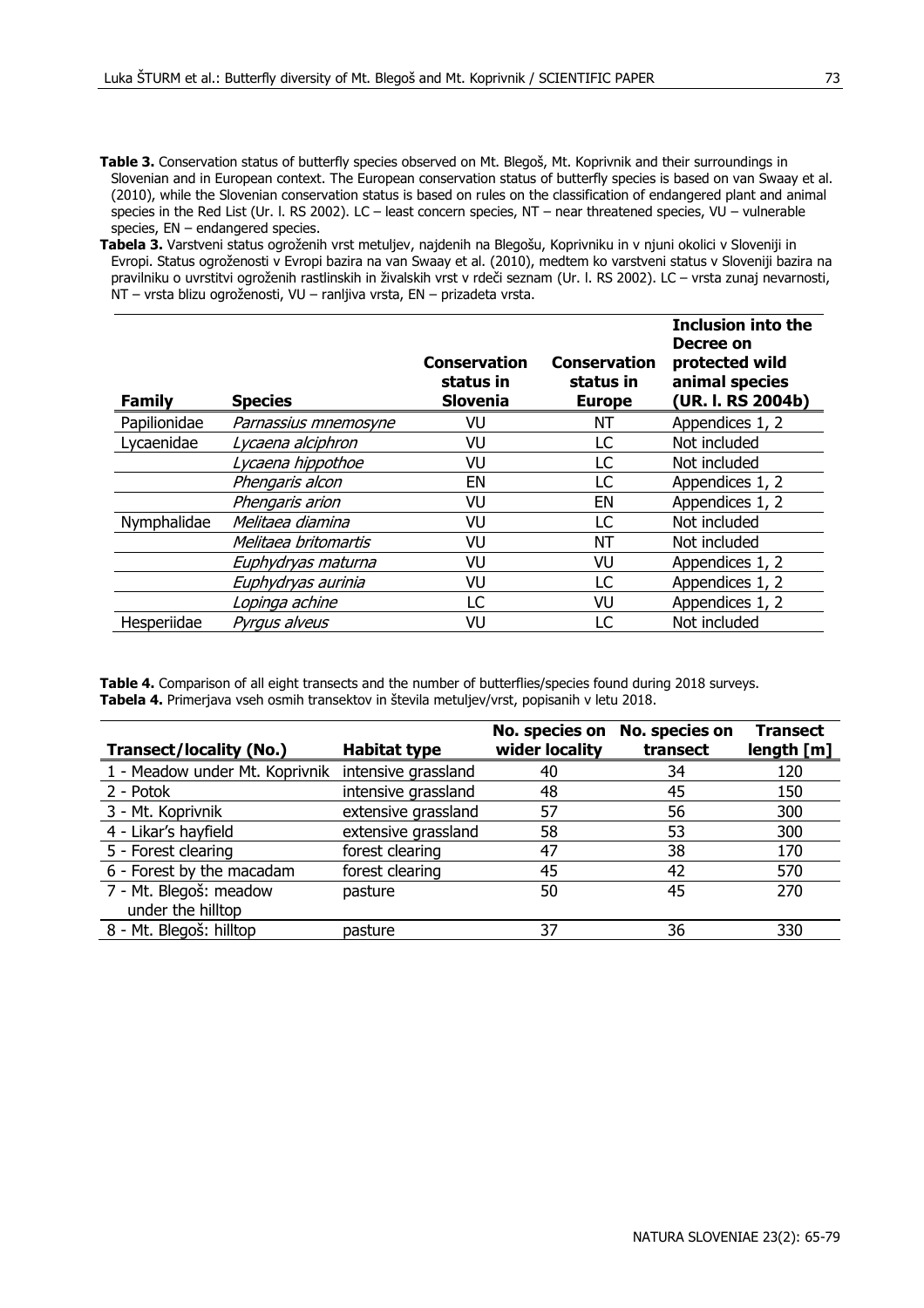### **Discussion**

Until now, the butterfly fauna of Mt. Blegoš and Mt. Koprivnik has been relatively poorly studied, as the latest records date back more than 15 (Withrington 2003) or more than 40 years (Carnelutti 1980). The relatively high number of species recorded in the surveyed area, compared to similar areas such as Šentvid plateau (Torkar et al. 2013) or Cerkljansko-Idrijsko region (Verovnik 2000), could be explained by sampling during the main adult butterfly season in eight different localities, coupled with sampling during the period of 3 years, as well as the influence of different climates. Compared to previously mentioned surveys (Verovnik 2000, Torkar et al. 2013), almost 10 % more species have been observed around Mt. Blegoš and Mt. Koprivnik. As Mt. Blegoš with its 1,562 m is considered a low mountain, many species found here are typical of higher altitudes (above 1,000 m). These are: Pyrgus alveus, Phengaris alcon f. rebeli, Lasiommata petropolitana, Pieris bryoniae, Aricia artaxerxes, Erebia stiria and Erebia euryale (Verovnik et al. 2012).

Among the species mentioned, P. bryoniae, P. alveus, A. artaxerxes and P. alcon f. rebeli are occasionally also found in the lowland areas (Verovnik et al. 2012). E. stiria and L. petropolitana are more petrophilous and were observed on cliffs along a macadam road below Mt. Blegoš (Fig. 2 - I). The latter species was already mentioned for Mt. Blegoš by Withrington (2003), but without precise location. P. alcon f. rebeli was first recorded in 2018, but only a single imago was observed on the transect, and not more than 3 were seen in the locality altogether. However, in July 2020, at least 5 imagines were present, giving hope that this tiny population might still survive. On the other hand, a related species, *Phengaris arion*, was found in three localities, two of those situated at lower altitudes. The species is localised but widespread in the wider region, including the village of Trebija (Verovnik et al. 2012), Slajka Hill, Makovce plateau, and Jelovica below Mt. Blegoš (own observations in 2020).

Among other observed butterflies, Euphydryas species were most common in extensive meadows, but are present also in wider area of Škofjeloško hribovje (Verovnik et al. 2012). The species *E. euryale* and *Erebia ligea* were found only on few occasions during the 2018 surveys, but were very common in 2017 and 2019 (own observations). Biennial development, resulting in much higher adult numbers in alternate years, is a common feature of this genus (Warren 1936, Kleckova et al. 2015). The low abundance of both species in 2018 could be attributed to constant rainy afternoons that dominated during flight period and to the lack of suitable nectar sources.

When compared to the nearby Cerkljansko-Idrijsko region and particularly its highest peak Mt. Porezen (1630 m), the butterfly fauna of Mt. Blegoš and Mt. Koprivnik is surprisingly richer, also containing more species characteristic of altitudes above 1,000 m (Verovnik 2000). This is especially evident even when comparing the number of species for the relatively close survey dates of 27.7.–2.8. for Mt. Porezen (4 localities) and 30.7. for Mt. Blegoš and Mt. Koprivnik (8 localities). The number of species found on these dates on Mt. Blegoš and Mt. Koprivnik reaches 42, while the number of species found on Mt. Porezen was only 24. This might be partially explained by the non-carboniferous soil dominating Mt. Porezen, and different climate surrounding the mountains. In terms of species characteristic for altitudes above 1,000 m, only Erebia pronoe, which is still common around the peak of Mt. Porezen, was not recorded on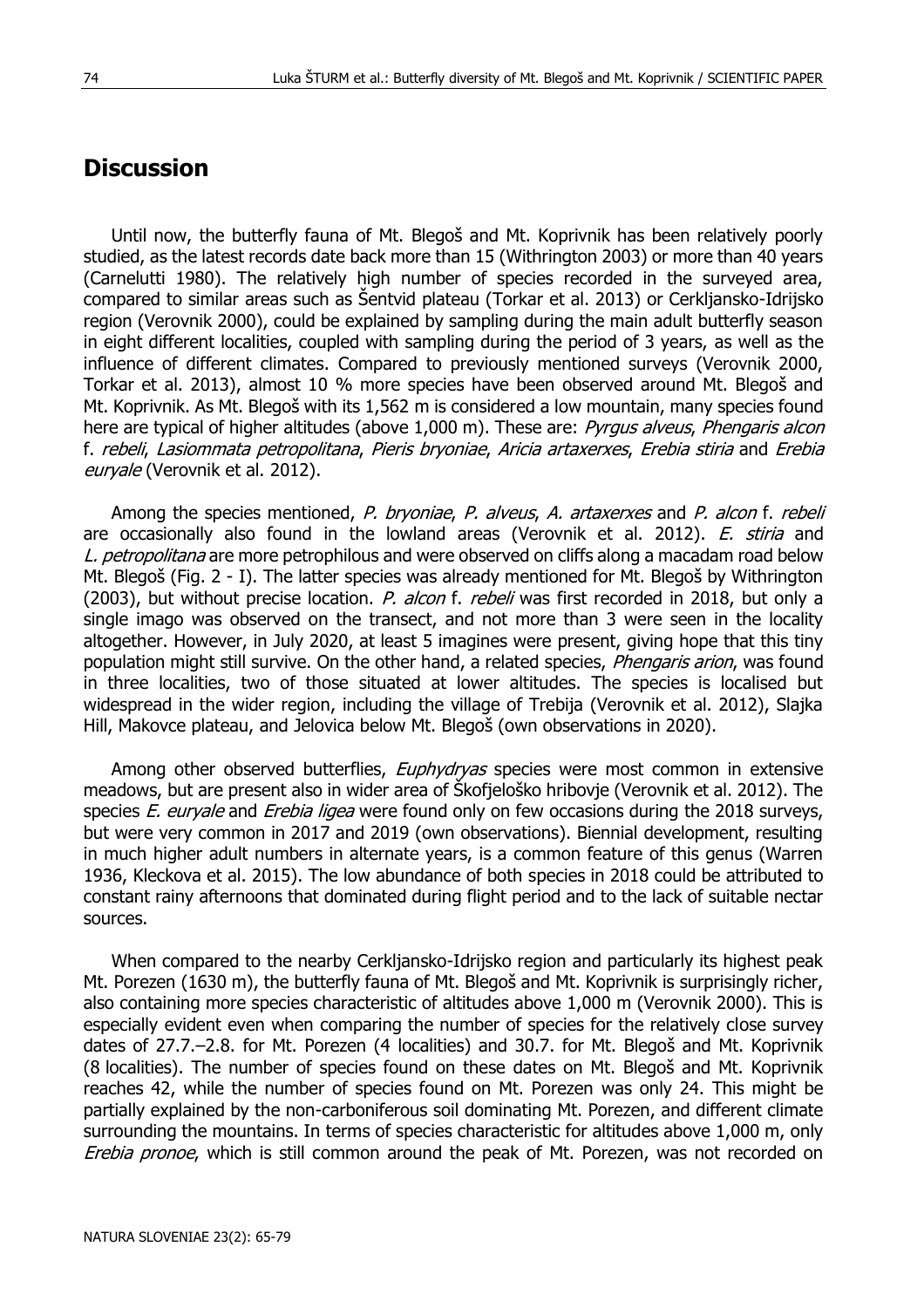Mt. Blegoš. Interestingly, there is a specimen of E. pronoe collected by Mate Hafner in 1911 in the collection of Slovenia NHM (Verovnik et al. 2012) from Mt. Blegoš, a record neglected in the overview by Carnelutti (1980).

Since the latest records of biodiversity in 1980, agricultural activities became more intensive. Yet, while predominantly lowland habitats are mostly machined and fertilized, many habitats at higher altitudes are in the final overgrowth phase due to isolated intensive grazing (sheep, goats and cattle) and abandonment of mowing (Ilešič 1938). The most obvious is the overgrowing of the higher meadows of Mt. Koprivnik, where mowing or grazing is completely absent. Only the meadows by the macadam road leading to Črni Kal below Mt. Koprivnik are intensively mown. On the other hand, the intensification of agriculture impacted the grazing activity in the highest meadows of Mt. Blegoš. Due to isolated grazing with cattle, some larval food or host plants, such as Gentiana cruciata and once common Arnica montana, are being diminished in number. Lower meadows are sparse and occur mainly in very steep and exposed areas, such as »Forest by the macadam« and »Likar's hayfield« transects. The latter presents the largest meadow area, where overgrowing is less problematic for the time being. Thus, habitat loss, due to rapid overgrowing and intensive grazing, is the greatest danger to the biodiversity of local butterflies. Some butterflies, like *Parnassius apollo*, have already disappeared presumably owing to this very reason.

Based on the uniqueness of the habitat and the diversity of butterflies found we defined 4 nature conservation important localities for butterflies in the region, based on the surveyed transect routes: »Mt. Koprivnik«, »Likar's hayfield«, »Forest by the macadam« and »Mt. Blegoš: meadow under the hilltop«.

Transects »Mt. Koprivnik« and »Likar's Hayfield« are the two most important sites with extensive meadows. Unfortunately, both localities, especially meadows of »Mt. Koprivnik«, are subject to overgrowing. Meadows of »Likar's hayfield« are especially characterised by the minor sub-Mediterranean influence as indicated by the presence of thermophilous species such as Satyrium spini, Lysandra coridon, Minois dryas, and Hipparchia fagi. The area consists of southfacing dry bushy grasslands, where in addition Libelloides macaronius is abundant, despite not being reported for the Škofjeloško hribovje (Devetak et. al. 2007). However, the find is not surprising, as it was also recently discovered in NW Slovenia on the Šentvid plateau (Torkar 2021). Both »Mt. Koprivnik« and »Likar's Hayfield« have the highest number of species recorded and are important for both – unique fauna and flora.

The »Forest by the macadam« represents the longest and most heterogeneous transect, consisting mainly of forest clearings, which is in the centre characterised by approximately 50 m of rocky cliffs. This unique habitat for the region hosts the two petrophilous species L. petropolitana and E. stiria. Despite not being listed as threatened in Slovenia or wider, their isolated occurrence on Mt. Blegoš is still of conservation importance.

The last among the important transects is »Mt. Blegoš: meadow under the hilltop«, which represents the largest open pasture partially intensively grazed by cattle. The impact of intensive grazing is manifested by trampled ground and low herbal height. The steeper rockier parts to the northeast of Mt. Blegoš peak are now mostly overgrown by trees. The locality is of particular conservation importance due to the presence of a small colony of P. alcon f. rebeli and its host plant G. cruciata.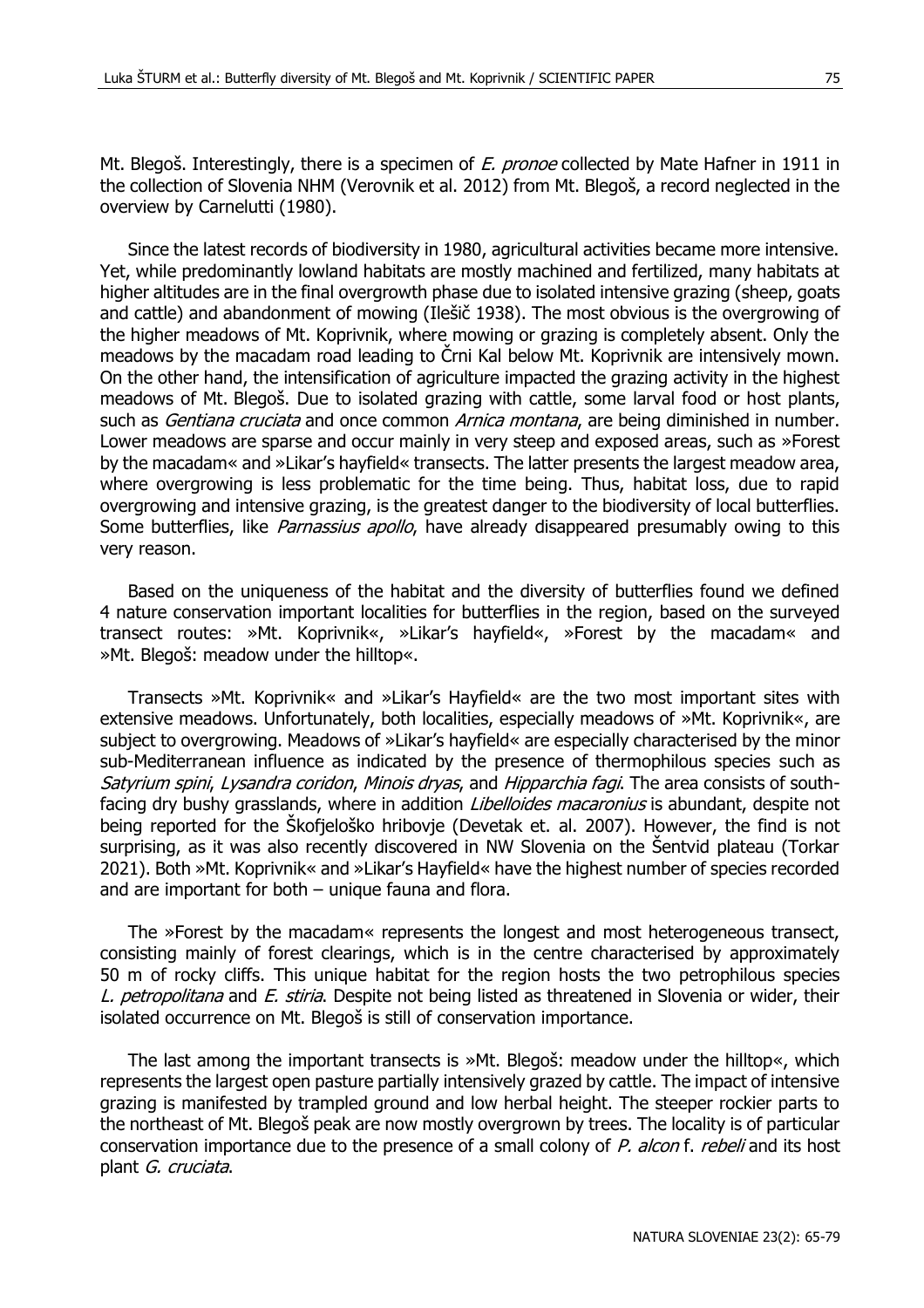From the conservation point of view, the presence of both *Euphydryas* species, *Parnassius* mnemosyne, Lopinga achine and P. arion, all included in the Annexes II and/or IV of the Habitats Directive, (OJ EC 1992) is of great importance. Their presence merits further investigations into their population size, distribution, threats and could provide foundations for long term conservation of their habitats and butterfly richness as a whole in both studied mountains.



- **Figure 3.** Selection of butterfly species of conservation concern found on Mt. Blegoš, Mt. Koprivnik and their surroundings: A – Euphydryas aurinia (Mt. Koprivnik, 3.6.2018); B – Euphydryas maturna (Likar's hayfield, 10.6.2018); C – Phengaris alcon f. rebeli (Mt. Blegoš: meadow under the hilltop, 20.7.2020); D – Parnassius mnemosyne (Mt. Koprivnik, 4.7.2017); E - Lasiommata petropolitana (Forest by the macadam, 2.6.2019)
- **Slika 3.** Nekatere izmed naravovarstveno pomembnih vrst dnevnih metuljev, najdenih na Blegošu, Koprivniku in v njuni okolici: A – Euphydryas aurinia (Koprivnik, 3.6.2018); B – Euphydryas maturna (Likarjeva senožet, 10.6.2018); C – Phengaris alcon f. rebeli (Blegoš: travnik pod vrhom, 20.7.2020); D – Parnassius mnemosyne (Koprivnik, 4.7.2017); E – Lasiommata petropolitana (Gozd ob kolovozu, 2.6.2019)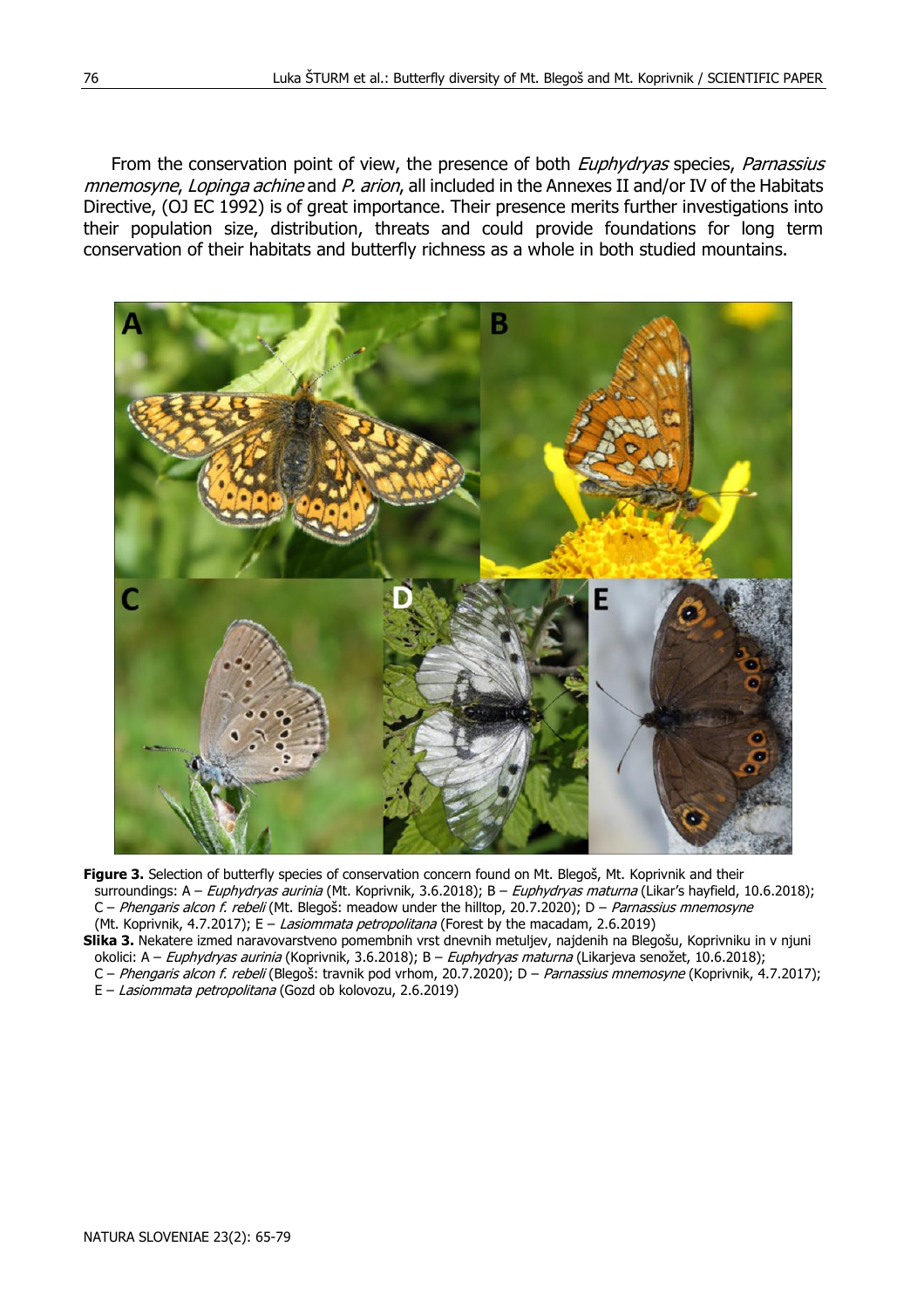#### **Conclusions**

The complete butterfly survey of Mt. Blegoš, Mt. Koprivnik and their surroundings, which took place between 27.5. and 8.9.2018 and included additional location-specific surveys in 2019 and 2020, yielded altogether 85 species, which amounts to 47 % of the butterfly fauna of Slovenia (Verovnik 2019). Among the surveyed species, 11 are defined as vulnerable or endangered in Slovenia or Europe (Ur. 1. RS 2002, Van Swaay et al. 2010).

The most interesting find is P, alcon f, rebeli, observed only in the high-lying pastures of Mt. Blegoš, not mentioned in the previous surveys. Abandonment of extensive farming, overgrowing of habitats and intensive grazing are the most likely causes for the absence of Boloria pales. The localities were also monitored for the presence of Sedum album, a larval food plant for the locally already extinct butterfly P. apollo (Carnelutti 1980), but unfortunately the plant has never been found.

The authors conclude that Mt. Blegoš and its wider surroundings are an important and biodiversity rich area worth preserving, and that its inclusion in the Natura 2000 conservation network is well deserved. The study also reveals some of the problems with the habitat loss which might arise in the future, due to the abandonment of mowing and grazing in certain areas. In order to preserve such habitats, the old farming practices should be re-implemented, wherever possible.

#### **Povzetek**

V članku predstavljamo popise favne dnevnih metuljev Blegoša in Koprivnika z njuno okolico, ki so potekali med 27. majem in 8. septembrom 2018 na 8 izbranih transektih. Med 14 popisi nam je uspelo zabeležiti 80 vrst dnevnih metuljev in njihovo število na posamezni popisni lokaciji/transektu. Med dodatnimi popisi v letih 2019 in 2020 smo opazili še 5 novih vrst metuljev, ki jih predhodno na teh lokacijah nismo našli. Vzorčenje je potekalo po principu metode transektnega monitoringa, kjer opazovalec počasi hodi po vnaprej začrtani poti in šteje metulje v vse smeri 2,5 m okoli sebe (levo, desno, spredaj in zgoraj) (Pollard 1977). Posamezne transekte, vključene v raziskavo, smo zbrali na podlagi nadmorske višine, dostopnosti in tipa habitata. Izmed zabeleženih metuljev zbujajo največ pozornosti Parnassius mnemosyne, Lycaena hippothoe, Euphydryas maturna, Euphydryas aurinia, Melitaea britomartis, Melitaea diamina in Pyrgus alveus, ki jih uvrščamo med ranljive vrste, medtem ko sta Phengaris arion in Phengaris alcon klasificirana kot ogroženi vrsti za Slovenijo. Medtem ko je bil P. arion najden na več kot eni lokaciji, je bil P. alcon zabeležen zgolj med dvema popisoma julija 2018 in 2020 na enem samem transektu. Njegova jajčeca smo leta 2018 našli tudi na rastlini *Gentiana cruciata* na isti lokaciji, a so bile do naslednjega popisa v juliju vse rastline že popasene. Med popisom smo posebno pozornost posvečali tudi vrstam, ki jih najdemo v visokogorju oz. na višjih nadmorskih višinah (nad 1000 m). Čeprav dveh vrst, ki smo ju tu beležili še pred nekaj desetletji, nismo našli (Parnassius apollo, Boloria pales) (Carnelutti 1980), so bile nekatere druge, kot so Aricia artaxerxes, Pyrgus alveus, Erebia stiria in Lasiommata petropolitana, najdene med popisi, zadnji dve vrsti zgolj na eni sami lokaciji. Slednja lokacija je bila tudi edina s strmejšim skalnatim previsom, kakršne je na Blegošu sicer že večinoma prerasel gozd. Posledično pričakujemo, da sta E. stiria in L. petropolitana tu redki vrsti, ki bi že v prihodnosti lahko dokončno izginili. Med popisom smo iskali tudi rastlino Sedum album, hranilno rastlino lokalno že izginulega metulja *Parnassius apollo*, vendar neuspešno. Izginitev hranilne rastline tega metulja gre pripisati zaraščanju skalnatih predelov Blegoša, kar je verjetno povezano tudi z izginitvijo še ene visokogorske vrste *Boloria pales*. V tem članku smo zato poudarili prav problem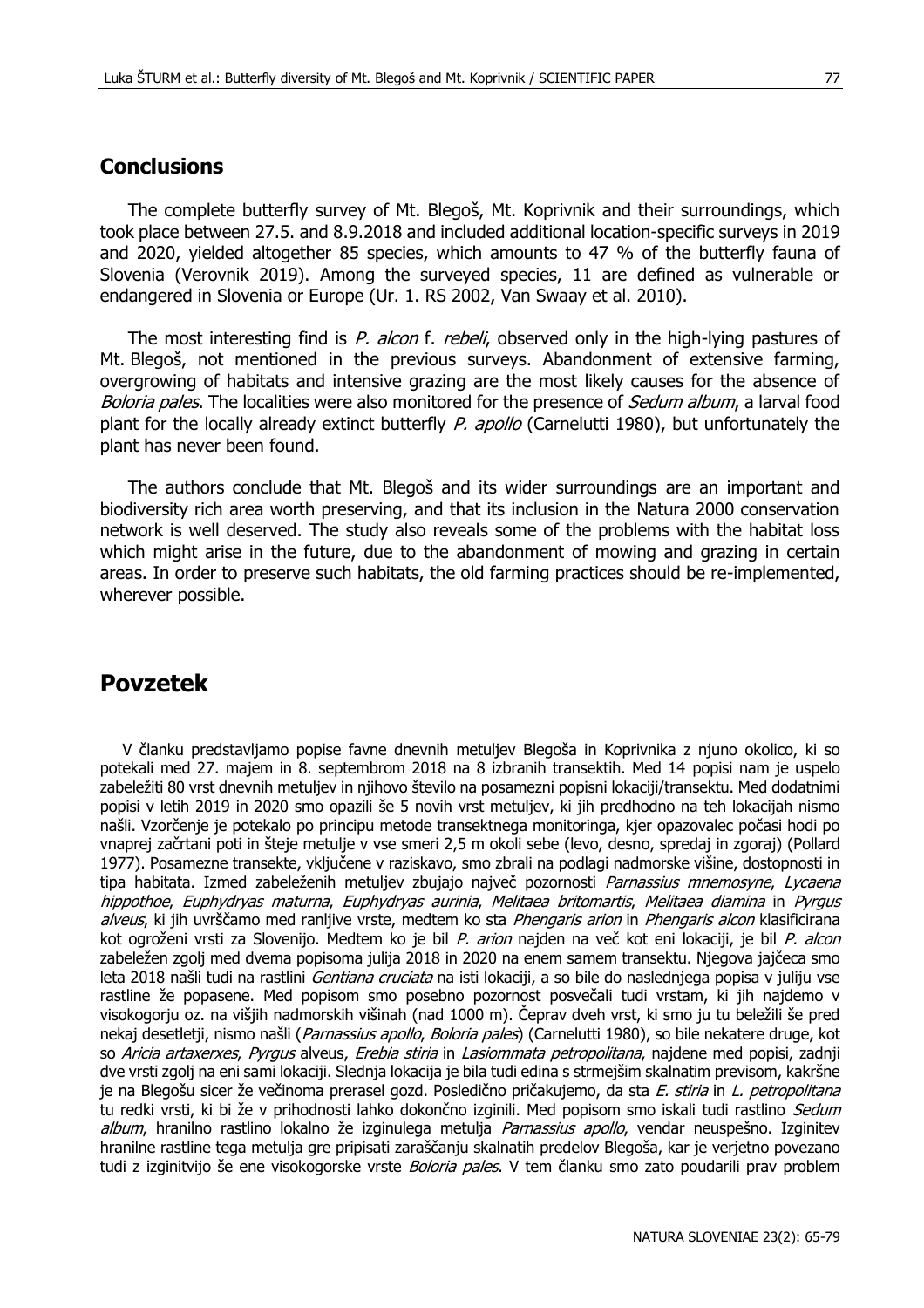izgube pomembnih habitatov v regiji zaradi zaraščanja in negativnega vpliva prekomerne paše. Na območju Koprivnika in določenih delih Blegoša je pašna aktivnost namreč opuščena, kar se kaže v zaraščanju ekstenzivnih suhih travišč, po drugi strani pa se na drugih predelih Blegoša pojavlja problem intenzivne paše z govedom, ki ogroža predvsem travniške vrste na vrhu in tik pod njim. V članku smo ocenili še pomembnost posameznih transektov kot tudi celotnega območja pri vključitvi v Naturo 2000.

## **References**

- Carnelutti J. (1980): Metulji Blegoša in okolice, In: Ramovš A. (Ed.), Blegoš. Muzejsko društvo Škofja Loka, Škofja Loka, pp. 93-100.
- Čelik T., Verovnik R. (2020): Vpliv vojaških aktivnosti na ohranjanje vrstne pestrosti dnevnih metuljev na osrednjem vadišču slovenske vojske – poligon Poček. Acta Biol. Slov. 63(2): 45-63.
- Devetak D. (2007): A review of the owlflies of Slovenia (Neuroptera: Ascalaphidae). Acta Entomol. Slov. 15(2): 105-112.
- Ilešič S. (1938): Škofjeloško hribovje (Geografski opis Poljanske in Selške doline). Zveza geografskih društev Slovenije, Ljubljana, 51 pp.
- Kleckova I., Vrba P., Konvicka M. (2015): Quantitative evidence for spatial variation in the biennial life cycle of the mountain butterfly *Erebia euryale* (Lepidoptera: Nymphalidae) in the Czech Republic. Eur. J. Entomol. 112(1): 114-119.
- Marinček L., Wraber T. (1980): Rastlinstvo Blegoša, In: Ramovš A. (Ed.), Blegoš. Muzejsko društvo Škofja Loka, Škofja Loka, pp. 93-100.
- Nadbath M. (2010): Meteorološka postaja Leskovica (Meteorological station Leskovica). Naše okolje, Agencija Republike Slovenije za Okolje, urad za Meteorologijo, Ljubljana, 6 pp.
- OJ EC (1992): Council Directive 92/43/EEC of 21. May 1992 on the conservation of natural habitats and of wild fauna and flora. Official Journal of the European Communities L 206, 22.7.1992: 7-50.
- Perko D., Orožen-Adamič M. (2001): Slovenija. Pokrajine in ljudje. Mladinska knjiga, Ljubljana, 735 pp.
- Pollard E. (1977): A method for assessing changes in the abundance of butterflies. Biol. Conserv. 12(2): 115-134.
- Šifrer M. (1974): Poglavitne značilnosti razvoja Škofjeloškega hribovja. Loški razgledi 21(1): 11-23.
- Tolman T., Lewington R. (2008): Collins butterfly guide. The most complete guide to the butterflies of Britain and Europe. HarperCollins Publishers Ltd., London, 384 pp.
- Torkar G., Drole B., Gomboc S. (2013): Contribution to the knowledge of the butterfly fauna (Lepidoptera: Rhopalocera) of the Šentvid plateau, NW Slovenia. Acta Entomol. Slov. 21(1): 47-58.
- Torkar G. (2021): Contribution to the knowledge on distribution of owl-fly Libelloides macaronius (Scopoli, 1763) in Slovenia, new records from the Šentvid plateau, NW Slovenia. Acta Entomol. Slov. 29(1): 113-116.